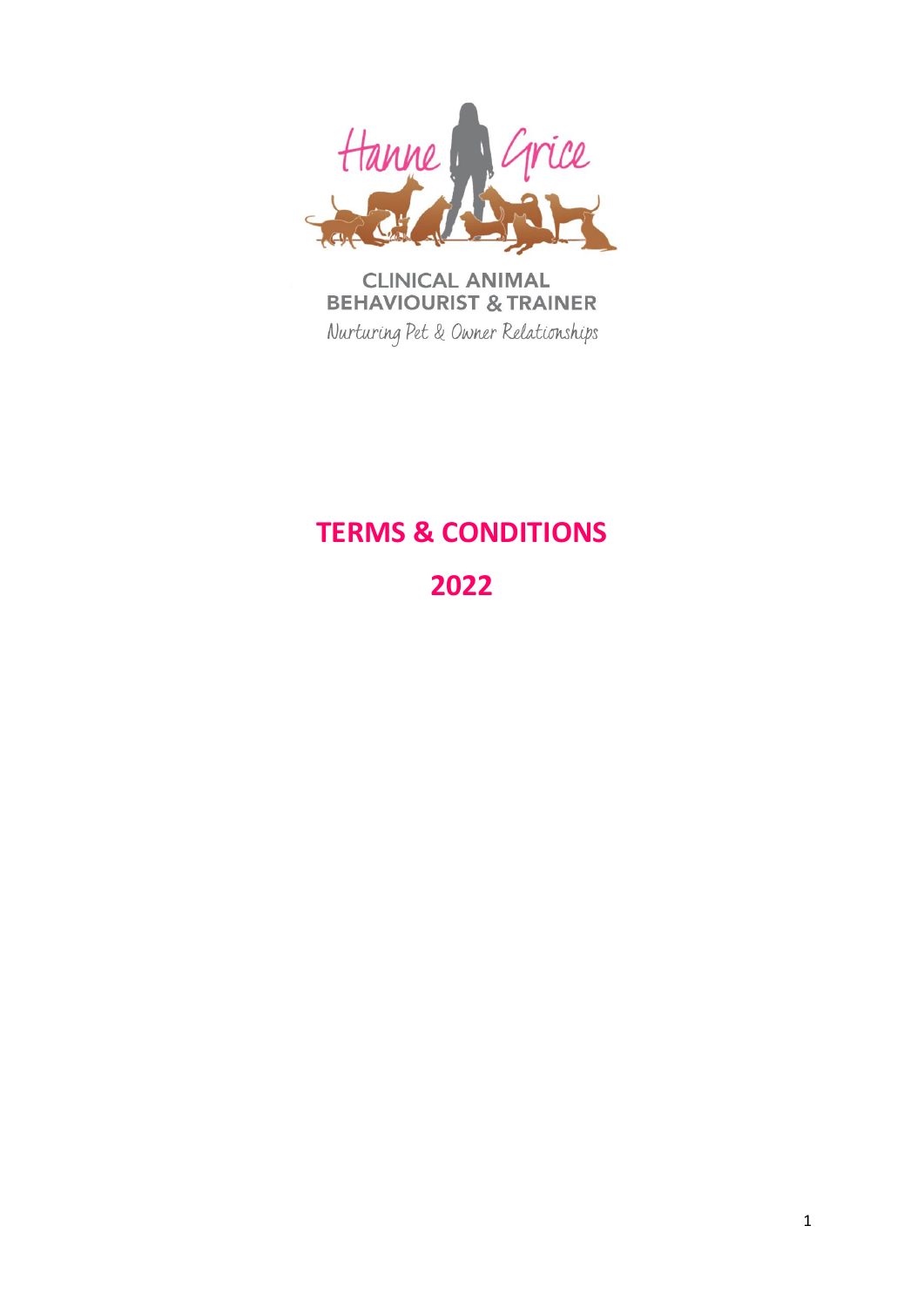# **1-1 Training & Behaviour Consultations Policy**

This service is aimed at helping people to overcome behaviour problems they are experiencing and or to train their dog, cat and small animals.

All behaviour consultation clients MUST have a veterinary health check and referral.

Hanne Grice Pet Training & Behaviour accepts no liability if any problems become worse or do not improve.

Hanne Grice Pet Training & Behaviour can only guide and give advice; it is the owner's responsibility to enforce changes.

Behaviour consultations and training sessions can be carried out at your home, on a walk, or another suitable location, as agreed at the time of booking.

Assessment and treatments plans will be based upon qualified knowledge, current scientific theory, and experience. Suggestions for behaviour management will be provided during the assessment and a full written report will be supplied and sent by post, email, or in-person within approximately 1-14 days.

Animal behaviour therapy can be integral to identifying causes of behaviour problems, to then develop a treatment plan to overcome these issues. In some cases, causes may not be identifiable and treatment plans may not be as effective as desired. Whilst this is unusual, those seeking behaviour therapies should be aware of this possibility. Implementing treatment plans may produce desired results quickly; however, time and commitment is required. This should always be considered as often a behaviour problem has spent a significant amount of time developing, therefore your perception of treatment needs to reflect how long the issues have been manifesting for. Implementation remains, at all times, the responsibility of the owner. The pet's wellbeing, welfare, and actions are also the responsibility of the owner. Behaviour reports and treatment plans are created according to the information provided by the owner, the information gleaned on assessment, and information provided by referring veterinary surgeons. In any case full co-operation from the owner, including full disclosure of any/all problems being experienced is needed. Withholding information can affect the plan, including withholding information regarding health matters. In any case advise to seek veterinary assistance may be given, which should be a priority for the owner.

**PLEASE ENSURE YOU PROVIDE FULL DISCLOSURE IN ANY CASES REGARDING HUMAN AGGRESSION. IN THIS CASE, SAFETY IS THE PRIORITY AND CAN NOT BE TAKEN LIGHTLY. FAILURE TO PROVIDE THIS INFORMATION MAY RESULT IN THE SERVICE BEING TERMINANTED, ESPECIALLY WITH LOW OWNER COMMUNICATION.**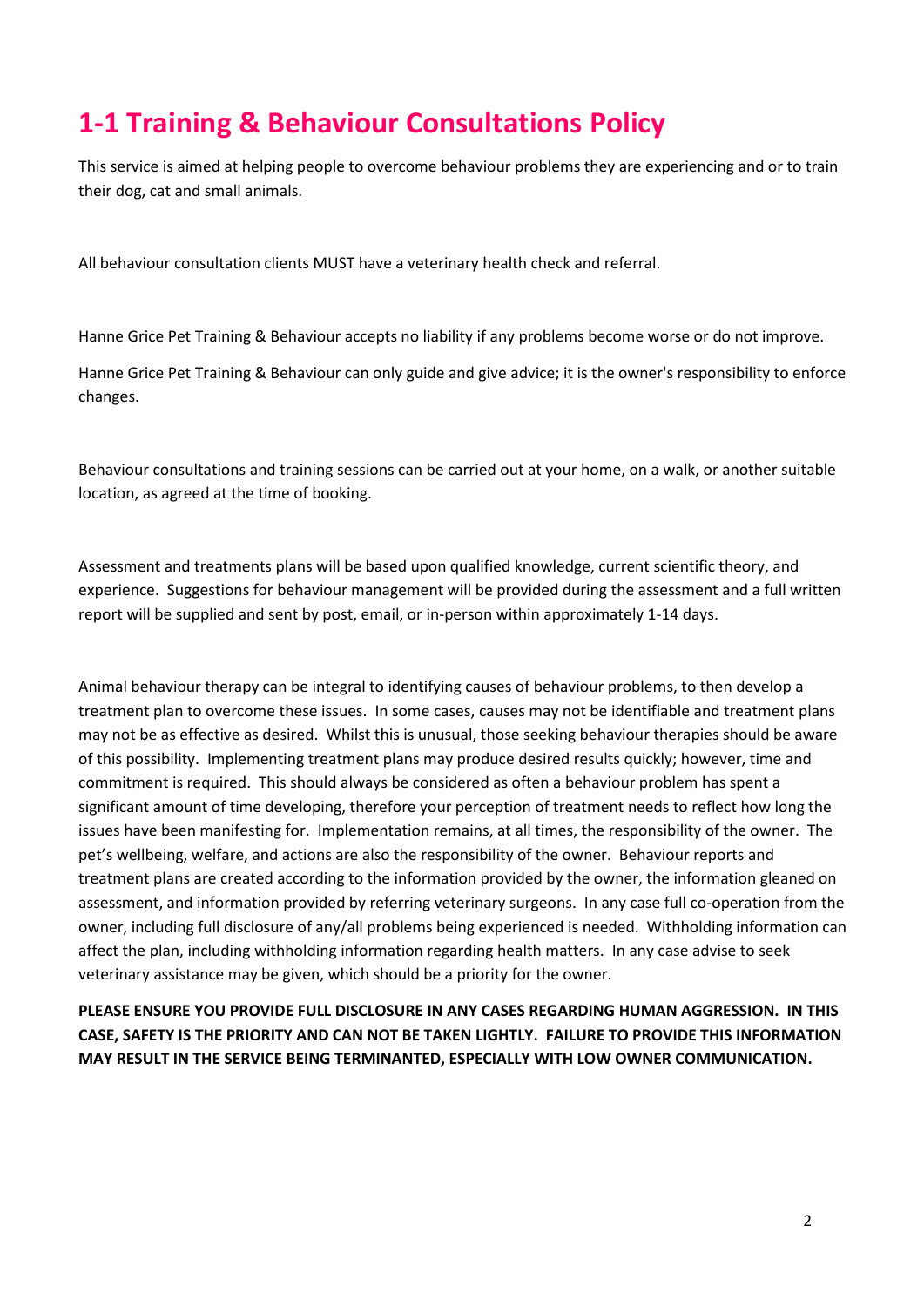# **Payment Terms**

## **Services:**

All payment options are set out on the website under the service required. As of  $1<sup>st</sup>$  October 2021, our pricing is as follows:

- 1-1 Training in-person is £55 per hour
- 1-1 Training virtual is £45 per hour
- Canine behavioural consultancy in-person is £350 (incl. 3 appointments)
- Canine behavioural consultancy virtual is £270 (incl. 3 appointments)
- Feline behavioural consultancy in-person is £220
- Feline behavioural consultancy virtual is £180
- Small animal behavioural consultancy in-person is £220
- Small animal behavioural consultancy virtual is £180

Behaviour appointments are typically 14 days apart, in the incident of an unexpected event behaviour appointments cannot be no more than EIGHT WEEKS apart. If a client fails to book their appointment, they will forfeit the outstanding appointments.

Cancellation and failure to rebook within this time frame will result in being charged in full for the session. Travel fees: 47p per mile outside an 8-mile radius from HP23 4DR.

#### **Cancellations & No shows:**

72 hours' notice of Hanne Grice Pet Training & Behaviour business hours is required if you need to cancel or change your appointment. Business hours are Monday to Fridays 9am to 5.30pm. Failure to do so will result in you being charged at 50% the original fee. This also applies for no show appointments.

**All payment is required via BACS transfer prior to appointments**. Other payment options may be considered, by prior arrangement. Payment in full is always required pre-or at the start of consultations.

CANCELLATIONS BY US: In the event that we need to cancel an appointment, class, session or event due to unforeseen circumstances you will be offered an alternative solution convenient to you, or a refund within 14 days equal to the amount of service that you have had cancelled. Refunds will be made via the original payment method. Cancellation notices may be given via phone, email, the website or social media. In the event of Acts of God, such as extreme weather / pandemic, any bookings that need to be cancelled by us will be rescheduled to another appointment[s]; should clients decide to not proceed with their bookings, then the amount paid for the service is non-refundable.

#### **Refunds:**

1-1 TRAINING weekend bookings are non-refundable.

1-1 TRAINING weekday bookings - once payment has been made a 50% refund will be issued if requested 10 days prior to the appointment, if no work has been carried out, with an additional administration fee of £10.

If the appointment is cancelled less than 72 hours prior to the appointment, no refund is available.

CLASSES, COURSES and EVENTS: Non-refundable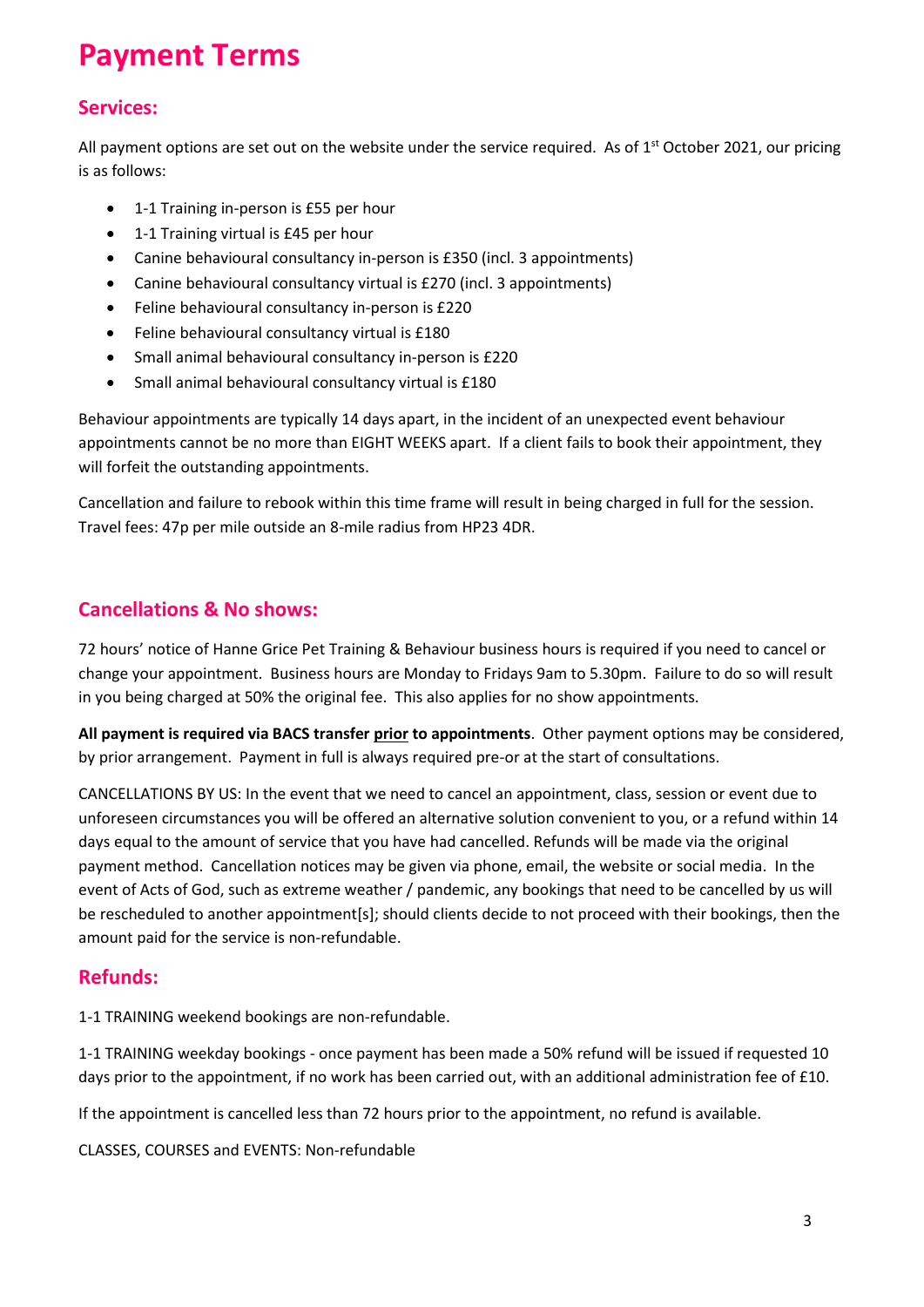### **Refunds on Behaviour Packages:**

*If no work has been carried out:* Weekend bookings are non-refundable.

Weekday bookings - Once payment has been made a 50% refund will be issued if requested 10 days prior to the appointment, if no work has been carried out, with an additional administration fee of £10. If the appointment is cancelled less than 72hours prior to the appointment, no refund is available.

*If work has been carried out:* You will be charged the full price of the service you have had (for example £350 for the assessment), with an additional £10 administration fee. You will then be refunded any balance that is left from the fee you have paid.

# **General Policy**

Acceptance of the service of 'Hanne Grice Pet Training & Behaviour' constitutes acceptance of our policy and conditions of business. There will be no variation in the policy unless confirmed in writing. All services are subject to availability.

## **Training Equipment:**

Harsh handling or force are not permitted during sessions. Please ensure your dog is wearing a normal flat collar and a normal trigger hook lead. You may also use a harness if you wish.

**ITEMS NOT PERMITTED:** check or half check collars, prong/pinch collars, electronic collars, citronella collars, ultrasonic collars, slip leads, anti-pull harness, any device which emits a noise intended for punishment or interruption in an abrupt manner. Any other device used to punish, cause fear or intimidation. Failure to comply with this section of the terms and conditions may result in cessation of service without refund.

### **Dogs, Cats and Small Animals:**

Hanne Grice Pet Training & Behaviour without hesitation will report any pet that is being mistreated, neglected, or abused immediately to the appropriate authorities which can take necessary action. If a pet brings harm to another person/dog or damages property, the owner is liable for the offence made under the Dangerous Dogs Act 1991. Owners are also responsible for their dog fouling in public places (including the training facilities or in the park (for example during a training session)), and all dogs must be wearing a suitable collar with the owner's name and address inscribed either on a plate on the collar or on a tag attached to the collar. All dogs must be kept **ON LEAD** unless specifically instructed to do otherwise by the trainer. You are responsible for your dog's behaviour at all times during sessions. These instructions fall in line with the Control of Dogs Order' (1992), Road Traffic Act 1988, Environmental Protection Act (1990), Litter (Animal Droppings) Order 1991; Anti-social Behaviour, Crime and Policing Act 2014, and The Countryside Code.

**CLASSES:** Other owners and dogs may not be comfortable to have your dog within their personal space so please ask permission before becoming too close to others. When you are entering / leaving the class venue, please ensure any doors to the venue building are closed. You MUST ALWAYS clear up after your dog and pop any poop into the bin highlighted at the start of the course, located outside the main building.

In signing up for classes you are signing up to agree that your dog is dog-to-dog friendly. Any dogs attending which are found to have issues with other dogs may be asked to leave and you may not be given a refund. In this instance we will endeavour to work with you to find a solution.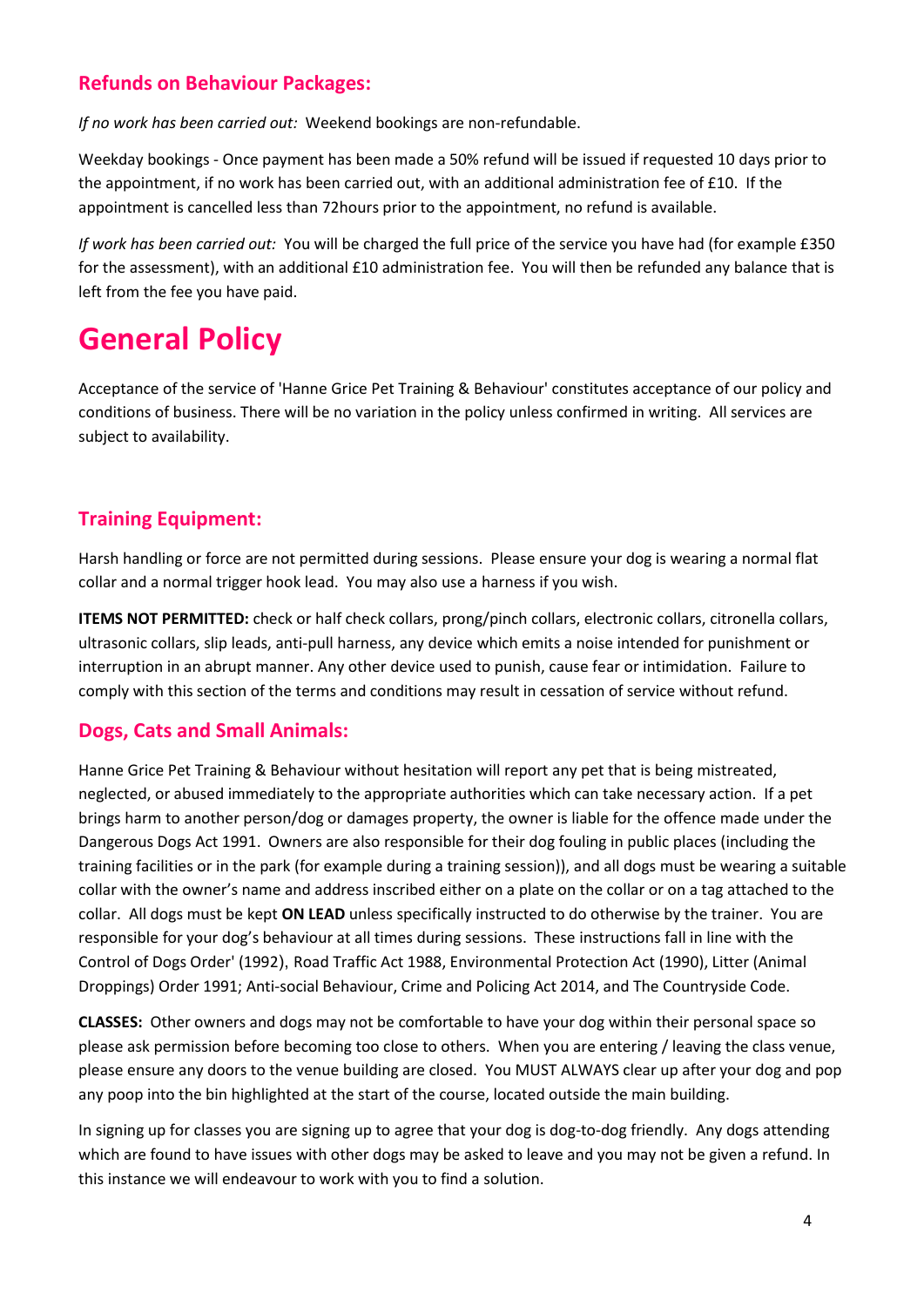Hanne Grice Pet Training & Behaviour reserves the right to ask you to leave at any time should the dog's welfare be deemed to be compromised.

### **Pet's Health - Puppy & Dog School:**

VACCINATIONS: All puppies and dogs are required to be fully vaccinated and we require to see proof of vaccination at your first class and the WORMING DECLARATION form to be signed and returned.

Should you choose not to vaccinate, a letter stating your dog's blood titre levels must be presented on headed paper and signed by your veterinary surgeon. If you choose this route, Hanne Grice or Hanne Grice Pet Training & Behaviour will not be held responsible for any illness your dog may contract whilst training with Hanne Grice Pet Training & Behaviour.

**ILLNESS:** Please do NOT bring your puppy or dog along to classes in the case of illness.

**BITCHES IN SEASON:** Please do not attend if your female dog comes into season.

#### **Owners:**

Please ensure you are wearing FLAT, ENCLOSED footwear, please do not wear high shoes or flip flops. Please treat all other owners with kindness and respect. Aggressive or in appropriate behaviour from the owner may result in a cancellation of service, with no refund.

### **Privacy Policy:**

Available to view on the website here.

# **Release of Liability and Photography**

#### **Release Waiver:**

I HEREBY ASSUME ALL OF THE RISKS OF PARTICIPATING AND/OR VOLUNTEERING IN THIS ANIMAL TRAINING or BEHAVIOUR SESSION, including by way of example and not limitation, any risks that may arise from negligence or carelessness on the part of the persons or entities being released from dangerous or defective equipment or property owned, maintained, or controlled by them, or because of their possible liability without fault. I understand that attending a pet/animal training/behaviour session poses a risk to myself, guests, children, and my animal. I understand if I have brought children along for the class or are present at the session, I am solely responsible for them.

I acknowledge that this Accident Waiver and Release of Liability Form will be used by the event holders, sponsors, and organisers of the activity or event in which I may participate, and that it will govern my actions and responsibilities at said activity or event. In consideration of my application and permitting me to participate in this event, I hereby take action for myself, my executors, administrators, heirs, next of kin, successors, and assigns as follows:

(A) I WAIVE, RELEASE, AND DISCHARGE from any and all liability, including but not limited to, liability arising from the negligence or fault of the entities or persons released, for my death, disability, personal injury, property damage, property theft, death of my pet, injury to my pet, or actions of any kind which may hereafter occur to me including my traveling to and from this event. I understand I enter land or property intended for activity use at my own risk.